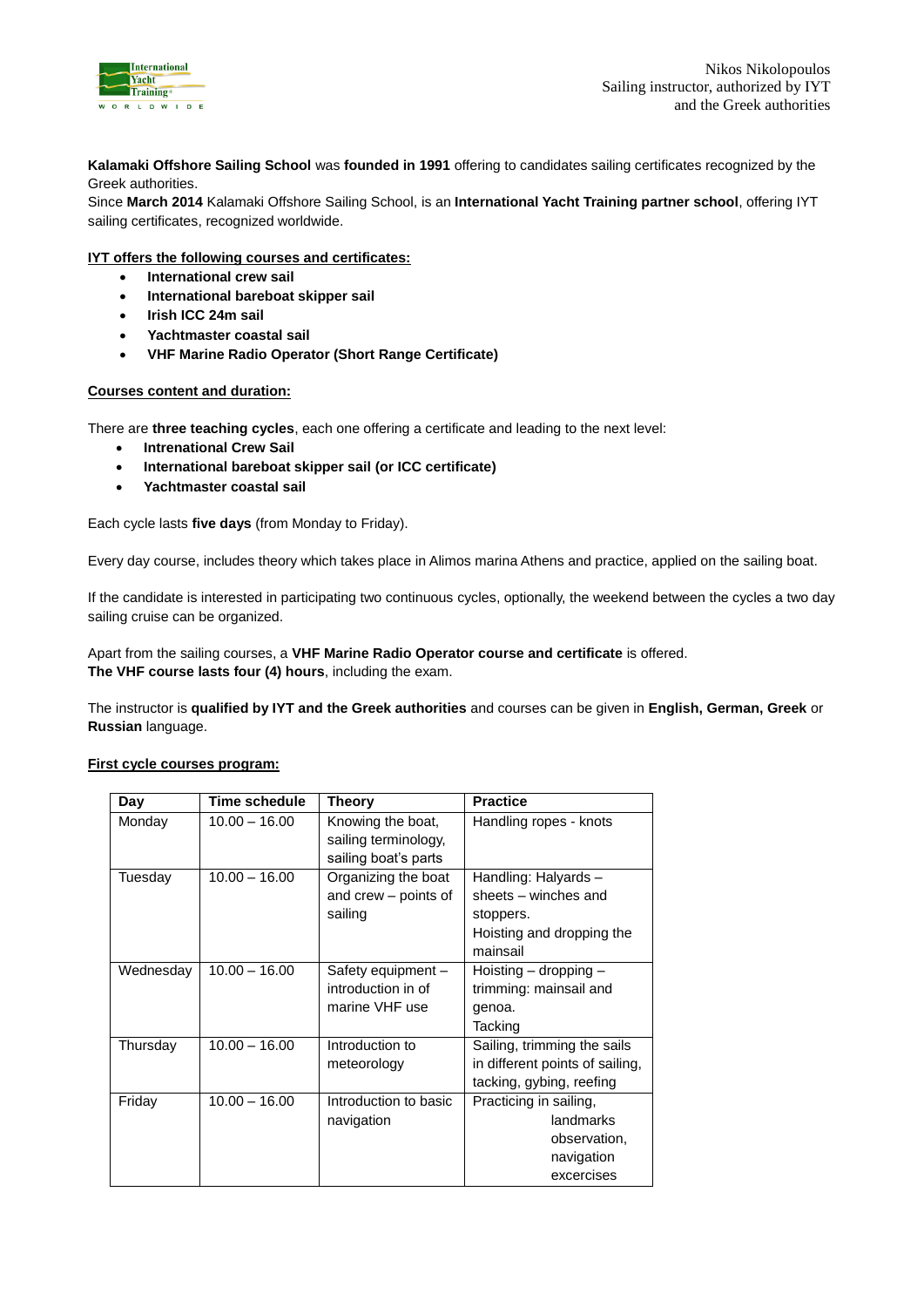

# **Second cycle courses program:**

| Day       | Time schedule   | <b>Theory</b>                                | <b>Practice</b>                                         |
|-----------|-----------------|----------------------------------------------|---------------------------------------------------------|
| Monday    | $10.00 - 16.00$ | The role of the keel,<br>physics in sailing: | Organizing the crew in<br>hoisting $-$ trimming $-$ and |
|           |                 | sailing boat stability                       | dropping the sails                                      |
|           |                 | principles, sails                            |                                                         |
|           |                 | aerodynamics                                 |                                                         |
| Tuesday   | $10.00 - 16.00$ | Meteorology: winds,                          | Practicing in sailing,                                  |
|           |                 | high and low                                 | reducing sailing area:                                  |
|           |                 | pressure systems,                            | changing genoa, reefing                                 |
|           |                 | thermal winds,                               | the mainsail                                            |
|           |                 | thunderstorms                                |                                                         |
| Wednesday | $10.00 - 16.00$ | Navigation: nautical                         | Practicing in sailing,                                  |
|           |                 | charts, plotting a                           | practicing in navigation,                               |
|           |                 | course, LOP, finding                         | finding of a fix                                        |
|           |                 | position, planning a<br>cruise               |                                                         |
| Thursday  | $10.00 - 16.00$ | Anchoring: boat                              | Practicing in boat handling                             |
|           |                 | handling, anchors,                           | under motor, practicing in                              |
|           |                 | anchoring methods                            | sailing, tacking, gybing,                               |
|           |                 | and proceedures                              | practicing in navigation                                |
| Friday    | $10.00 - 16.00$ | Avoiding collision:                          | Practicing in all sailing and                           |
|           |                 | the International                            | navigation                                              |
|           |                 | Rule                                         | procedures,                                             |
|           |                 |                                              | practical and                                           |
|           |                 |                                              | theoretical                                             |
|           |                 |                                              | exam                                                    |

# **Certificates:**

#### *International Crew sail certificate:*

This is a certificate of excellence for those candidates who wish to train to become an active crew member in a sailing boat.

#### **Certificate limitations:**

By completing the first course circle, the candidate is able to be actual crew member in a sailing boat, up to 24m and up to 20 nm from coast, in daylight hours and in fair weather conditions.

#### **Scope:**

The candidate will be able to:

- Handle the right way and safely, ropes knots winches
- Know the safety equipment handling
- Assist in applying navigation
- Assist in anchoring or docking the boat

#### **Entry standards:**

In this course circle can participate candidates over 14 y.o. with no sailing experience.

## *International Bareboat Skipper certificate (or ICC certificate):*

#### **Certificate limitations:**

By completing the second course cicle the candidate will be able of:

Command of a vessel up to 24m, in coastal waters up to 20nm offshore, in daylight hours and fair weather conditions.

#### **Scope:**

The candidate will be able to:

• Plan a cruise